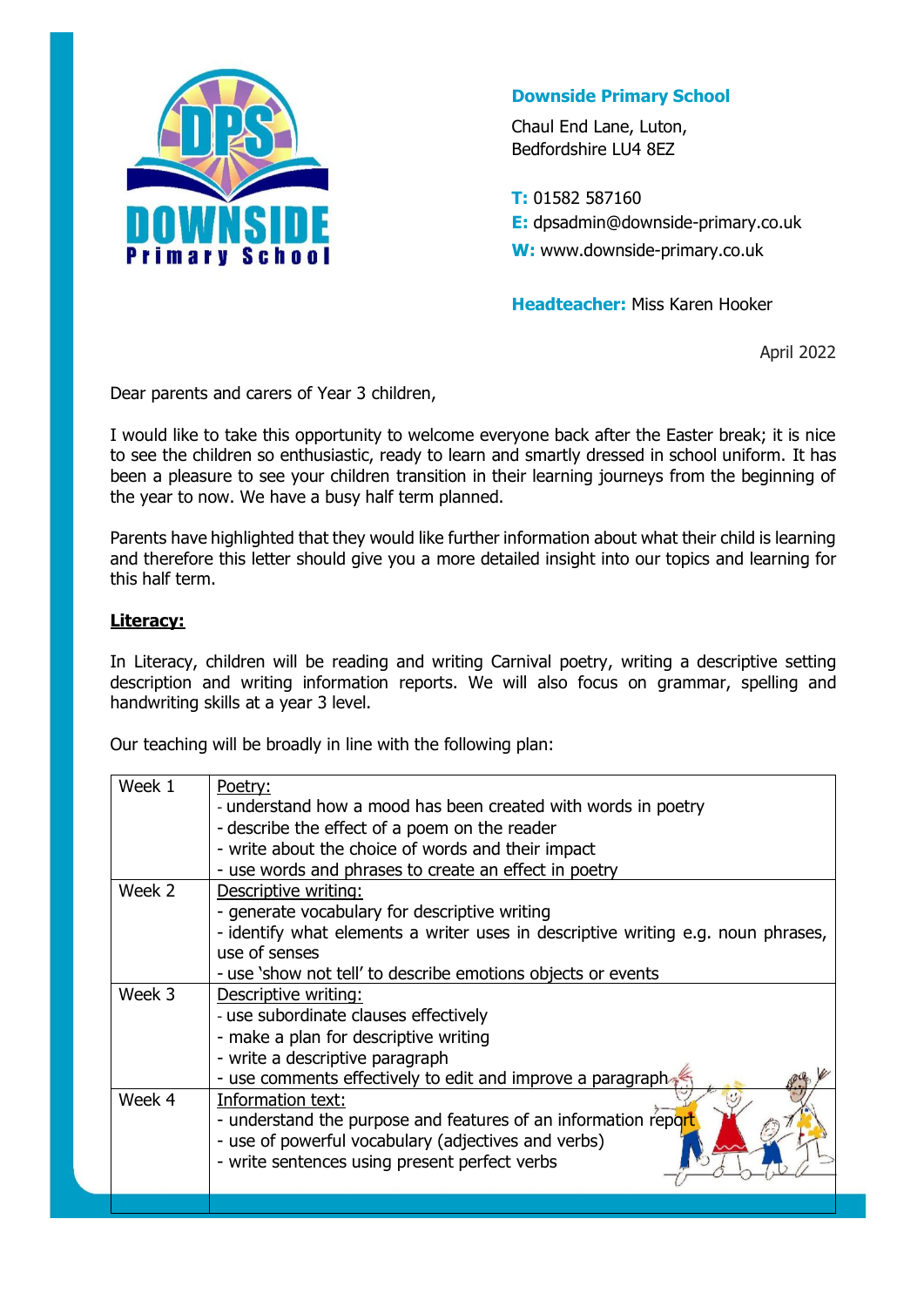| Week 5 | Information text:<br>- identify and use subordinate clauses |                                                                                                                                                                                                                                              |  |  |
|--------|-------------------------------------------------------------|----------------------------------------------------------------------------------------------------------------------------------------------------------------------------------------------------------------------------------------------|--|--|
|        |                                                             |                                                                                                                                                                                                                                              |  |  |
|        | - plan an accurate information report                       |                                                                                                                                                                                                                                              |  |  |
|        | - write an accurate information report                      |                                                                                                                                                                                                                                              |  |  |
|        |                                                             | - use comments effectively to edit and improve a paragraph                                                                                                                                                                                   |  |  |
| Week 6 | Grammar:                                                    |                                                                                                                                                                                                                                              |  |  |
|        |                                                             | Year 3: Detail of content to be introduced (statutory requirement)                                                                                                                                                                           |  |  |
|        | Word                                                        | Formation of nouns using a range of prefixes [for example super-,<br>anti-, auto-]                                                                                                                                                           |  |  |
|        |                                                             | Use of the forms a or an according to whether the next word begins<br>with a consonant or a vowel [for example, a rock, an open box]                                                                                                         |  |  |
|        |                                                             | Word families based on common words, showing how words are<br>related in form and meaning [for example, solve, solution, solver,<br>dissolve, insoluble]                                                                                     |  |  |
|        | <b>Sentence</b>                                             | Expressing time, place and cause using conjunctions [for example,<br>when, before, after, while, so, because], adverbs [for example, then,<br>next, soon, therefore], or prepositions [for example, before, after,<br>during, in, because of |  |  |
|        | <b>Text</b>                                                 | Introduction to paragraphs as a way to group related material                                                                                                                                                                                |  |  |
|        |                                                             | Headings and sub-headings to aid presentation                                                                                                                                                                                                |  |  |
|        |                                                             | Use of the present perfect form of verbs instead of the simple past [for<br>example, He has gone out to play contrasted with He went out to play]                                                                                            |  |  |
|        | <b>Punctuation</b>                                          | Introduction to inverted commas to punctuate direct speech                                                                                                                                                                                   |  |  |
|        | <b>Terminology</b>                                          | adverb, preposition conjunction                                                                                                                                                                                                              |  |  |
|        | for pupils                                                  | word family, prefix                                                                                                                                                                                                                          |  |  |
|        |                                                             | clause, subordinate clause                                                                                                                                                                                                                   |  |  |
|        |                                                             | direct speech                                                                                                                                                                                                                                |  |  |
|        |                                                             | consonant, consonant letter vowel, vowel letter                                                                                                                                                                                              |  |  |
|        |                                                             | inverted commas (or 'speech marks')                                                                                                                                                                                                          |  |  |

We will also be reading – The Firework Maker's Daughter by Philip Pullman.

<https://www.youtube.com/playlist?list=PLU00esrkogUkAIf30Sdi2zw7848IU1IBf>

If for any reason your child is absent from school and misses a reading lesson - follow the link above – the story is read and your child will be able to see the text. The story is read chapter by chapter.

## **Maths:**

In Maths, we will continue to develop the children's understanding of fractions as well as improving their understanding of problem solving and reasoning. We will also be revisiting Time where we will be looking at telling the time accurately and calculating time duration. We will finish the half term with a unit of work on Shape. Children will also continue to practise and develop their understanding of the four operations of number in Arithmetic lessons and in daily quick recall of their times tables.

Our teaching will be broadly in line with the following plan:

| Week 1 | Fractions:                                                                 |
|--------|----------------------------------------------------------------------------|
|        | - understand what equivalence means                                        |
|        | - identify some equivalent fractions                                       |
|        | - understand equivalent fractions and solve problems                       |
| Week 2 | Fractions:                                                                 |
|        | - represent equivalent fractions pictorially and on a number line          |
|        | - compare unit fractions and fractions                                     |
|        | - compare and order unit fractions and fractions with the same denominator |
| Week 3 | Fractions:                                                                 |
|        | - add fractions with the same denominator                                  |
|        | - subtract fractions                                                       |
|        | - solve real life problems involving fractions                             |
| Week 4 | Time:                                                                      |
|        | - tell the time to the nearest minute                                      |
|        | - draw the hands on a clock, to show a time to the nearest minute          |
|        | - make the link between digital and analogue times                         |
|        | - use a.m. and p.m. accurately to describe a time                          |
|        | - understand 12 hour and 24 hour times                                     |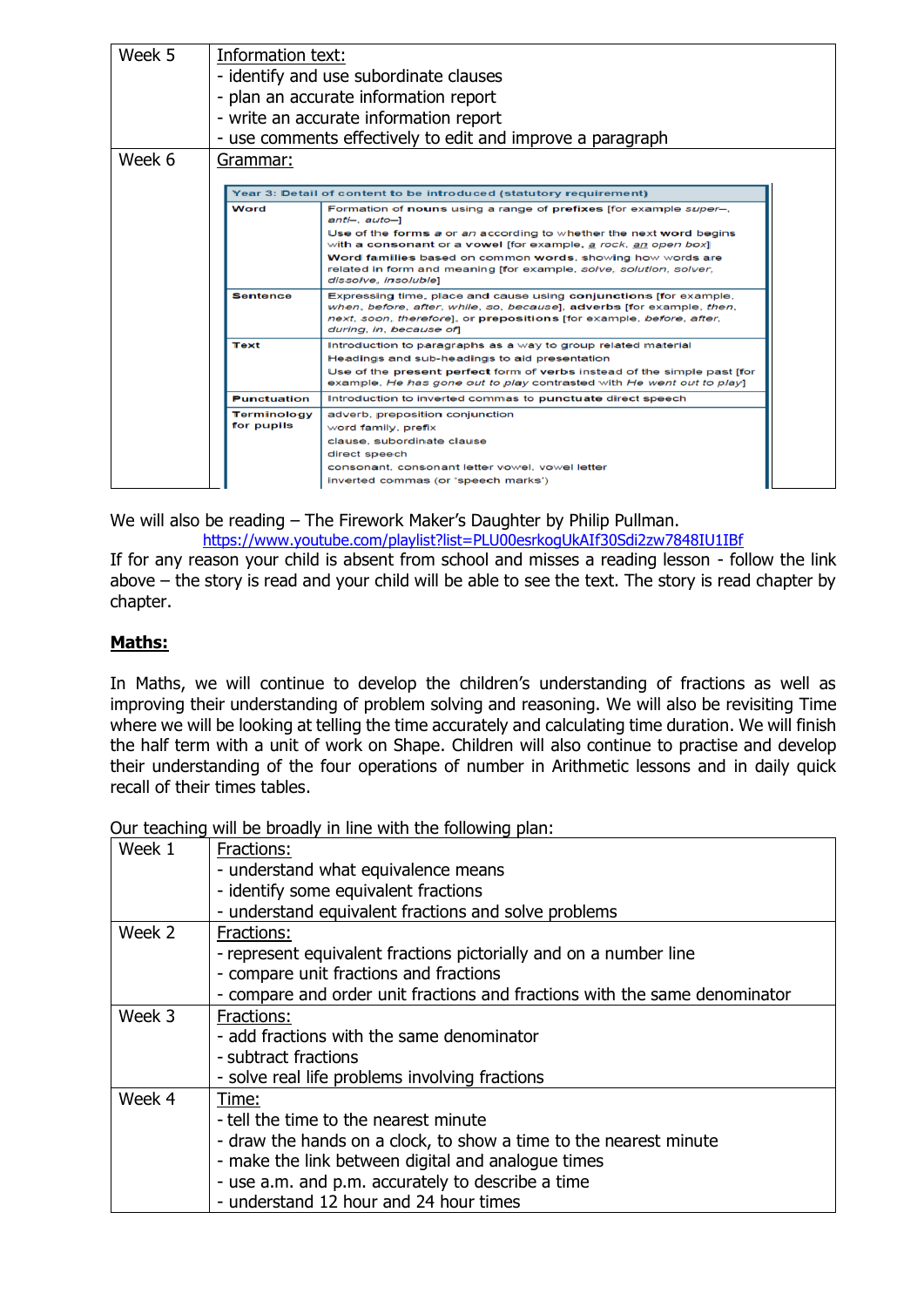|        | - convert a time from 24 hour to a.m. / p.m. and vice versa.                                                                                                                                                                                                                     |
|--------|----------------------------------------------------------------------------------------------------------------------------------------------------------------------------------------------------------------------------------------------------------------------------------|
| Week 5 | <u>Time:</u><br>- Find the duration of an event<br>- compare durations of time<br>- add and subtract time to find the start or end times of events<br>- understand seconds                                                                                                       |
|        | - convert times from minutes to seconds                                                                                                                                                                                                                                          |
| Week 6 | Shape:<br>- Compare the size of angles in relation to a right angle.<br>- Understand the terms 'acute' and 'obtuse'.<br>- draw a line accurately (to cm and mm)<br>- understand what vertical and horizontal lines are<br>- understand what parallel and perpendicular lines are |

## **Science**

In Science, we will be learning about: How energy travels. Key knowledge taught will be:

- Forces travel through a medium
- Light travels in straight lines
- Light travels through transparent material (including air)
- Sound travels in waves
- Sound travels through gases (air) solids (doors) and liquids (water)
- Electricity travels through electrical conductors
- Electricity only travels when there is a complete circuit

The children will also learn about the following safety aspects:

- Looking directly at the Sun can damage your eyes
- Very loud sounds can damage hearing
- Dangers of electricity in the house mains electricity in water, electrical appliances/ sockets that are damaged or poked with metal.

### **Geography**

Our Geography for this half term is 'Carnival' and involves a comparison of locations. Last half term, the children studied the geographical features of Luton in detail. This half term, they will use this knowledge to make geographical comparisons with a region quite different from the UK – Rio De Janeiro. They will learn how the location, human and physical features and climate differ. We will also be developing the children's skills in locating places on a map, labelling physical features on a map and using atlases to find data.

# **RE**

Our RE this term will revolve around the topic: Why do some people think that life is a journey? As a part of this unit, children will learn how different religions mark significant events in life. The children will have the chance to demonstrate the knowledge they have gained through completing various tasks such as: diary entries, postcard writing and Venn diagrams.

# **ICT**

During ICT lessons, the children will make a short movie using 'iMovie' and learn to edit and add a commentary. This will be a cross curricular unit and children will have an opportunity to apply their geographical knowledge.

# **DT**

We will be cooking in DT this half term! The children will learn to identify vegetables and learn about where they come from. They will research how different cultures cook and eat vegetables and use a variety of recipes. We will be making: Chunky Vegetable soup and Tomato and Pepper soup. Yum!

The children will be learning to use a variety of skills: claw grip to cut harder food using a serrated knife; bridge and claw to cut soft vegetables; how to peel harder food and how to cut